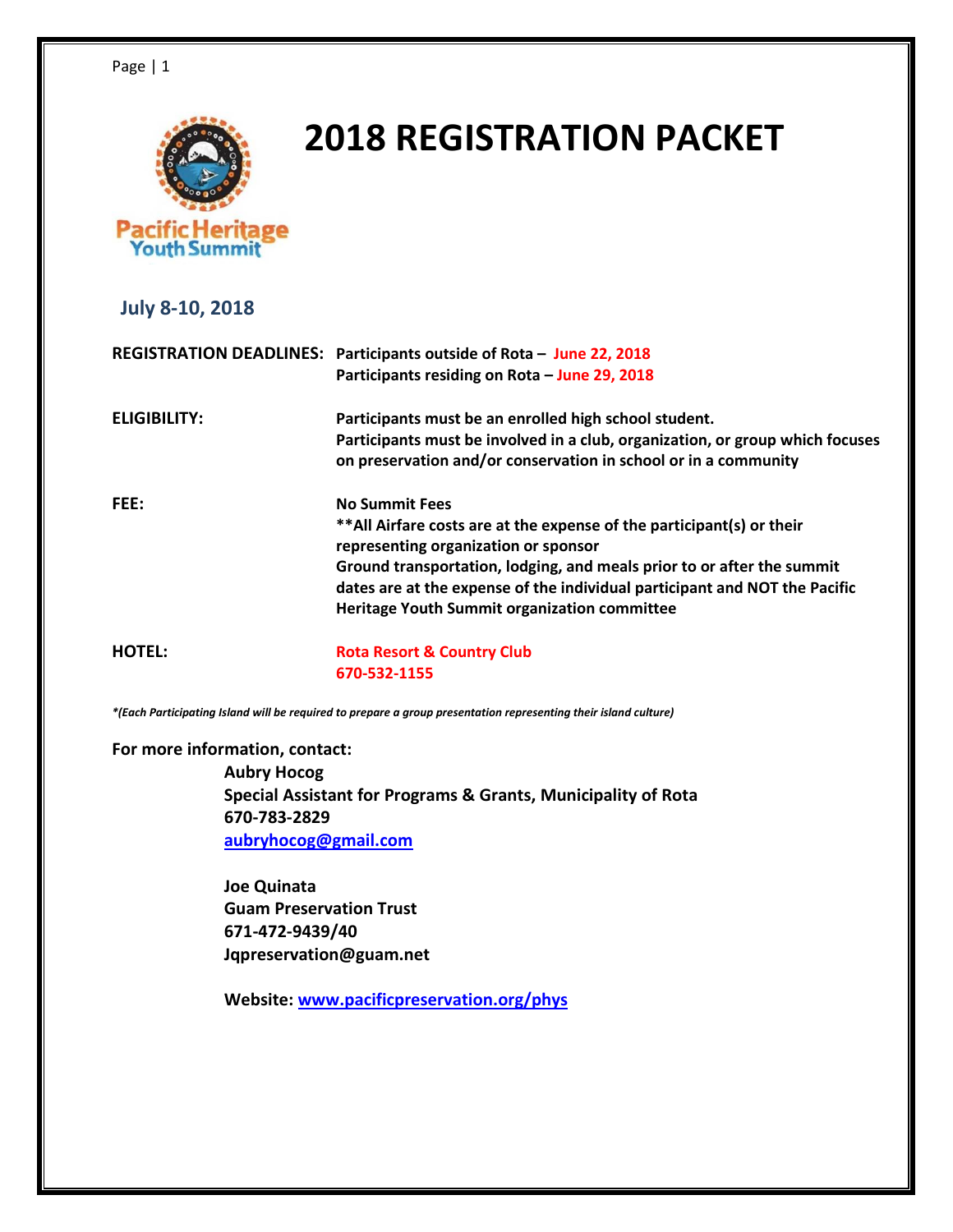| <b>Pacific Heritage</b><br>Youth Summit                                                                                                                                                                | <b>REGISTRATION FORM</b><br>Please submit your registration form via fax ENTER FAX NUMBER or email to:<br>cpgorota2015@gmail.com<br>Deadline for Registration for Participants residing outside Rota: June 22, 2018<br>Deadline for Registration for Participants residing in Rota: June 29, 2018 |                    |
|--------------------------------------------------------------------------------------------------------------------------------------------------------------------------------------------------------|---------------------------------------------------------------------------------------------------------------------------------------------------------------------------------------------------------------------------------------------------------------------------------------------------|--------------------|
|                                                                                                                                                                                                        |                                                                                                                                                                                                                                                                                                   |                    |
|                                                                                                                                                                                                        |                                                                                                                                                                                                                                                                                                   |                    |
| <b>NAME of SPONSORING ORGANIZATION OR GOVERNMENT SPONSOR:</b>                                                                                                                                          |                                                                                                                                                                                                                                                                                                   |                    |
|                                                                                                                                                                                                        |                                                                                                                                                                                                                                                                                                   |                    |
|                                                                                                                                                                                                        |                                                                                                                                                                                                                                                                                                   |                    |
|                                                                                                                                                                                                        |                                                                                                                                                                                                                                                                                                   |                    |
|                                                                                                                                                                                                        |                                                                                                                                                                                                                                                                                                   |                    |
|                                                                                                                                                                                                        |                                                                                                                                                                                                                                                                                                   |                    |
| Please provide T-Shirt Size: _______<br>*Each participant will be provided 3 shirts to be worn throughout the Summit.<br>Sizes available are: Youth Sizes: S / M / L Adult Sizes: S / M / L / XL / XXL |                                                                                                                                                                                                                                                                                                   |                    |
| PARTICIPANT PARTICIPANT                                                                                                                                                                                |                                                                                                                                                                                                                                                                                                   | DATE: <b>DATE:</b> |
|                                                                                                                                                                                                        | (Print & Sign)                                                                                                                                                                                                                                                                                    |                    |
| PARENT/GUARDIAN SIGNATURE                                                                                                                                                                              |                                                                                                                                                                                                                                                                                                   | DATE:___________   |
|                                                                                                                                                                                                        | (Print & Sign)                                                                                                                                                                                                                                                                                    |                    |
| SPONSORING ORGANIZATION                                                                                                                                                                                |                                                                                                                                                                                                                                                                                                   | DATE: <b>DATE:</b> |
|                                                                                                                                                                                                        | (Authorized Representative - Print & Sign)                                                                                                                                                                                                                                                        |                    |
|                                                                                                                                                                                                        |                                                                                                                                                                                                                                                                                                   |                    |
|                                                                                                                                                                                                        |                                                                                                                                                                                                                                                                                                   |                    |
|                                                                                                                                                                                                        |                                                                                                                                                                                                                                                                                                   |                    |
|                                                                                                                                                                                                        |                                                                                                                                                                                                                                                                                                   |                    |
|                                                                                                                                                                                                        |                                                                                                                                                                                                                                                                                                   |                    |
|                                                                                                                                                                                                        |                                                                                                                                                                                                                                                                                                   |                    |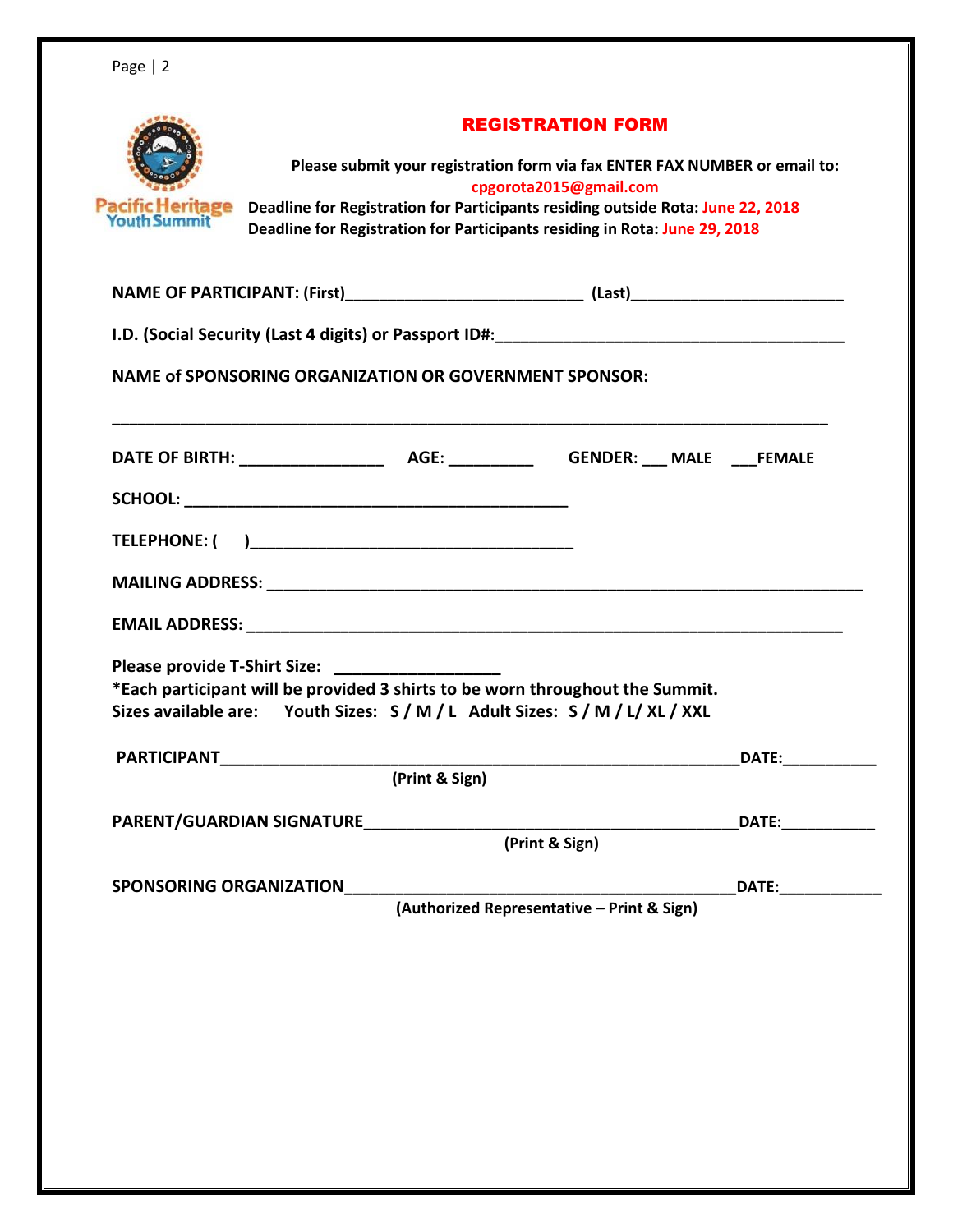## **PLEASE ANSWER THE FOLLOWING QUESTIONS IN THE SPACES PROVIDED.**

**If you pre-registered and have already answered these questions, please skip this part.**

- **1. How did you learn about this summit? Who/what organization referred you?**
- **2. Please describe what interests you most (and why) about participating in the Pacific Heritage Youth Summit 2018?**
- **3(a). What clubs/organizations are you a member of that is related to heritage tourism, conservation, and/or preservation? Name projects or programs you have participated in as a member.**
- **3(b). If not, please explain why you might like to become involved.**
- **4. Please describe preservation efforts (historic buildings, cultural traditions, or natural landscapes) that have taken place in your community. Do you see any opportunities for preservation that have not been addressed? Please give one example.**
- **5. How do you plan to use the information from this summit in your community/organization/club/school?**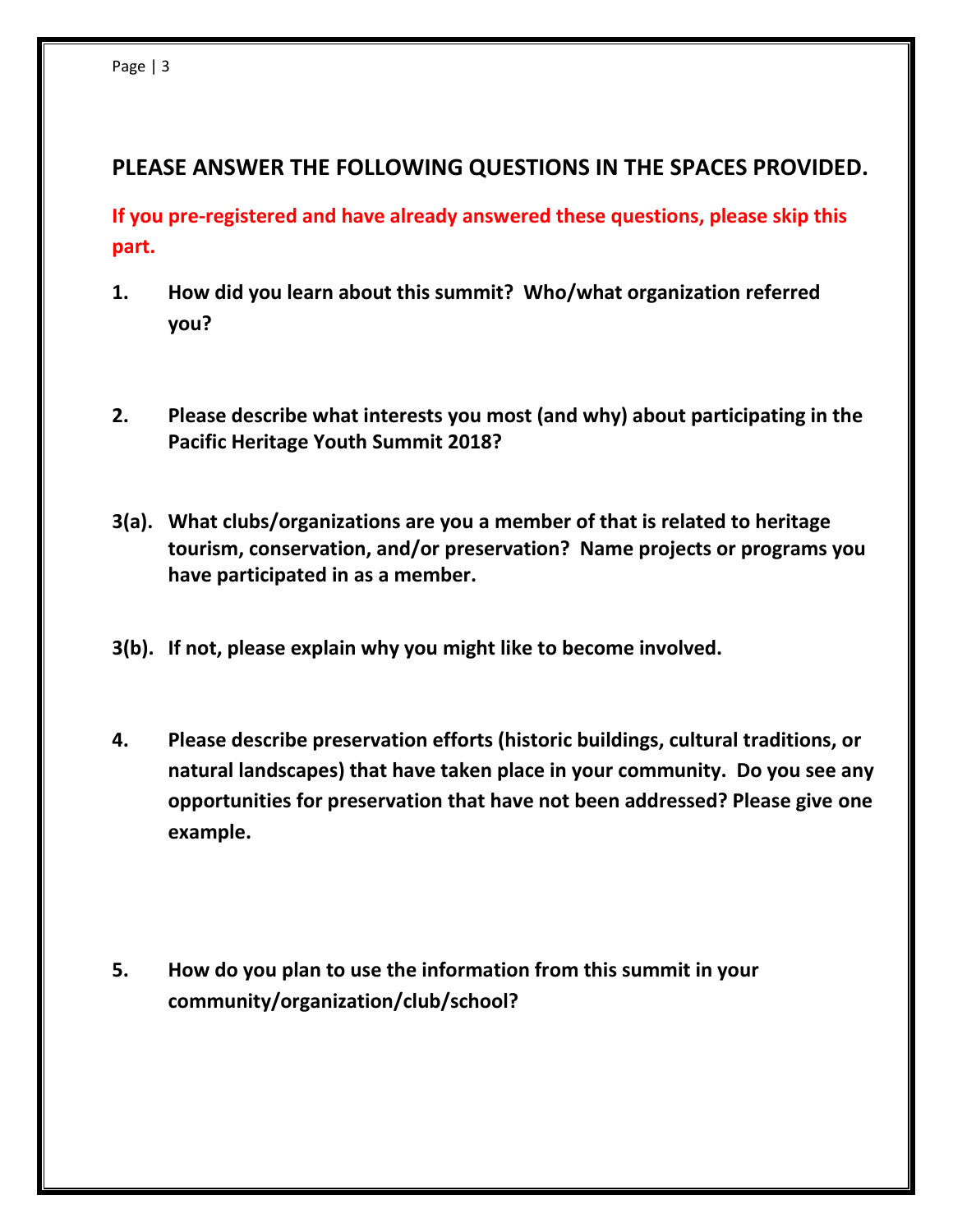



# **HEALTH & MEDICAL FORMS**

| <b>INFORMATION FOR:</b>                                               |     |           |  |
|-----------------------------------------------------------------------|-----|-----------|--|
| DATE OF BIRTH: New York DATE OF BIRTH:                                |     |           |  |
| <b>HOME ADDRESS:</b>                                                  |     |           |  |
| DO YOU HAVE MEDICAL PROBLEMS/ALLERGIES?<br>If Yes, please<br>explain: | YES | <b>NO</b> |  |

**\_\_\_\_\_\_\_\_\_\_\_\_\_\_\_\_\_\_\_\_\_\_\_\_\_\_\_\_\_\_\_\_\_\_\_\_\_\_\_\_\_\_\_\_\_\_\_\_\_\_\_\_\_\_\_\_\_\_\_\_\_\_\_\_\_\_\_\_\_\_\_\_\_\_\_\_\_\_\_\_\_\_\_\_\_**

| <b>Father's Name</b>     | <b>Mother's Name</b>     |  |
|--------------------------|--------------------------|--|
| <b>Place of Work</b>     | <b>Place of Work</b>     |  |
| <b>Work Phone Number</b> | <b>Work Phone Number</b> |  |
| <b>E-mail Address</b>    | <b>Email Address</b>     |  |

#### **EMERGENCY CONTACT PERSON:**

| <b>PLACE OF WORK:_____________________________</b> | WORK PHONE: _________________________________ |  |  |
|----------------------------------------------------|-----------------------------------------------|--|--|
| <b>FOR INSURANCE PURPOSE:</b>                      |                                               |  |  |
|                                                    |                                               |  |  |
|                                                    |                                               |  |  |
|                                                    |                                               |  |  |
|                                                    |                                               |  |  |
|                                                    |                                               |  |  |
|                                                    |                                               |  |  |
|                                                    |                                               |  |  |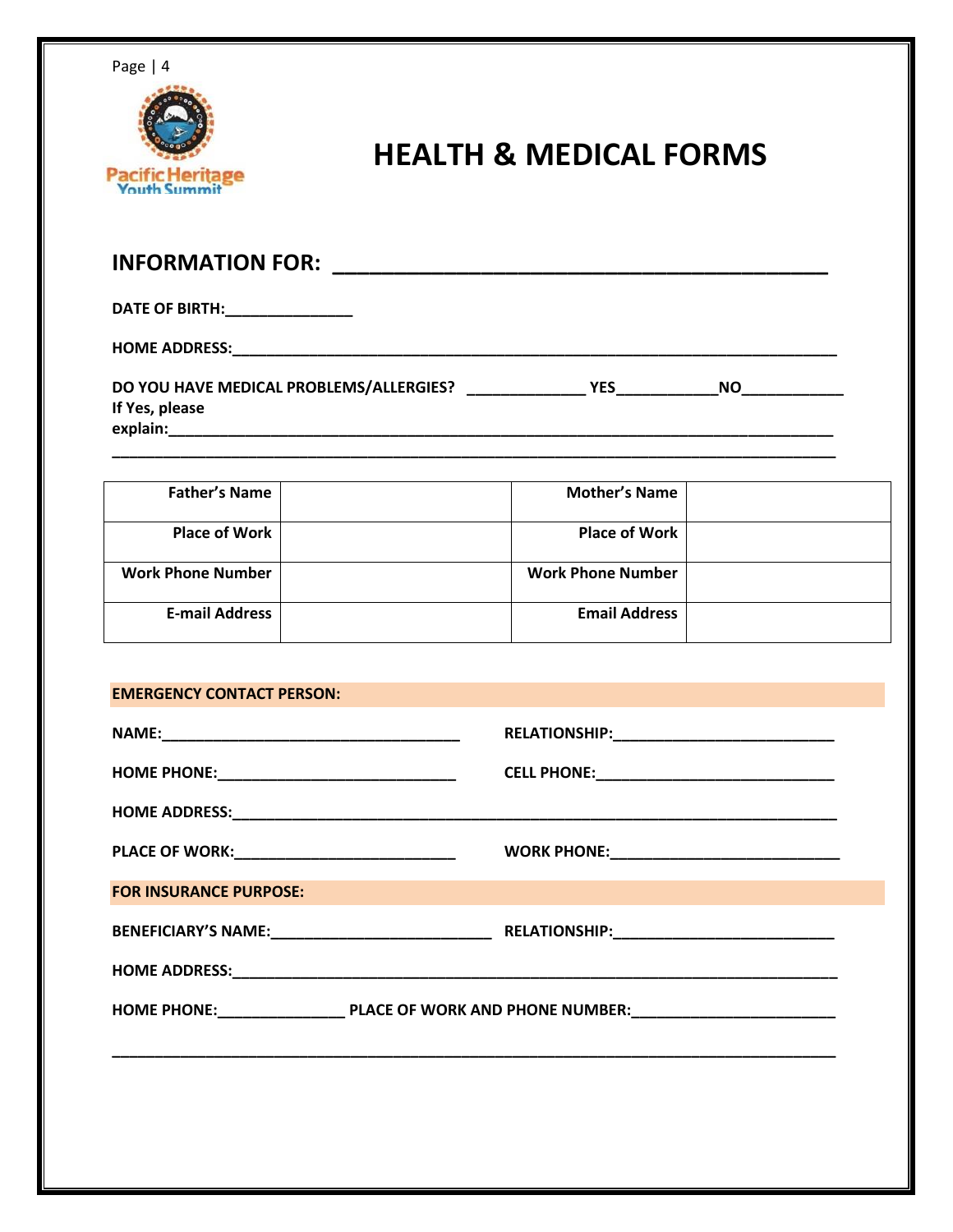| o<br>r.<br>v |  |
|--------------|--|
|--------------|--|

# **MEDICAL AUTHORIZATION FORM**

**NOTE: This form must be completed and signed in the presence of a Notary Public**

| to participate in the Pacific Heritage Youth Summit to be held on Rota, July 8-12, 2018.                          |  |  |  |
|-------------------------------------------------------------------------------------------------------------------|--|--|--|
| In the event that the Pacific Heritage Youth Summit Committee decides that my child should no longer              |  |  |  |
| participate in the summit and return home, due to illness or as a result of disciplinary action, I agree to repay |  |  |  |
| the Guam Preservation Trust any additional expense within two weeks after formal notification of this action.     |  |  |  |
| In the event of illness or injury requiring medical treatment, I hereby appoint Aubry Hocog and Joe               |  |  |  |
| Quinata and the medical personnel on duty at the nearest medical facility to act as my representative for         |  |  |  |
|                                                                                                                   |  |  |  |
| treatment and/or transportation not covered by the insurance, I will be responsible for and will pay the Guam     |  |  |  |
| Preservation Trust no later than two (2) weeks after receiving formal notice of action.                           |  |  |  |
|                                                                                                                   |  |  |  |
| <b>SIGNATURE OF PARENT</b><br><b>DATE</b><br><b>NOTARY PUBLIC</b>                                                 |  |  |  |

My Commission Expires:\_\_\_\_\_\_\_\_\_\_\_\_\_\_\_\_\_\_\_

### **EMERGENCY CONTACT PERSON**

|     | .       |         |
|-----|---------|---------|
| w   | n.      | ոււթ    |
| ıme | .       |         |
|     | _______ | _______ |

Place of Work:\_\_\_\_\_\_\_\_\_\_\_\_\_\_\_\_\_ Work Address:\_\_\_\_\_\_\_\_\_\_\_\_\_\_ Work #:\_\_\_\_\_\_\_\_\_\_\_\_\_\_\_\_\_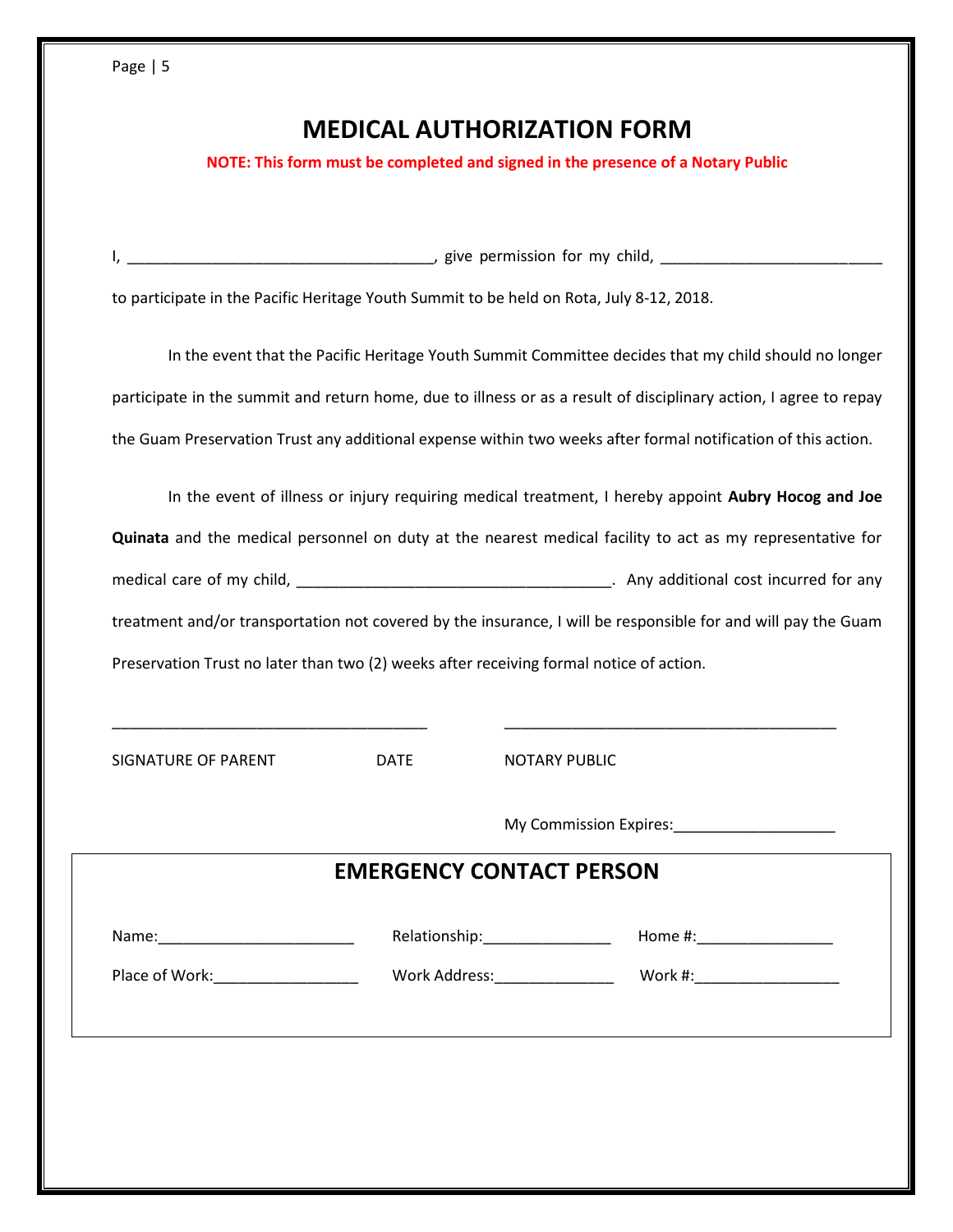

## **PACIFIC HERITAGE YOUTH SUMMIT PARTICIPANT RULES**

#### *HOTEL*

- **1. Obey all Hotel Policies as provided in each hotel room**
- **2. A 10:00 p.m. curfew will be enforced for all student participants. Each day will begin with activities commencing at 6:00 a.m., so get a good night's rest**
- **3. No outside visitors allowed in any of the rooms**
- **4. No one will be allowed to leave their rooms without supervision**
- **5. Any hotel property damage will be charged equally against each person occupying the room.**

#### *ZERO TOLERANCE*

- **6. Absolutely zero drug or alcohol tolerance for the duration of the Summit**
- **7. No Smoking Rule is enforced at all times for ALL PARTICIPANTS/CHAPERONES.**

#### *SCHEDULE*

- **8. The daily activity schedules will be provided to you on the 1st day of the Registration Process. Please be prompt and ready on the times indicated.**
- **9. Please be ready to load buses 15 minutes prior to the scheduled departure**

#### *GENERAL RULES*

- **10. At no time will any participant/chaperone be allowed to leave the group or Summit activities unless approved by the Summit Organizer**
- **11. Respect one another**
- **12. Please report any unusual activity to your chaperone and/or a Summit Coordinator**

#### *DISCLAIMER:*

**The Pacific Heritage Youth Summit Organizers and Sponsors are not responsible for loss or theft of any electronic or personal belongings during the Summit.**

**---------------------------------------------------------------------------------------------------------**

*I have read and agree to abide with the Rules as stated above:*

*Participant:\_\_\_\_\_\_\_\_\_\_\_\_\_\_\_\_\_\_\_\_\_ Date:\_\_\_\_\_\_\_\_\_\_\_\_\_\_\_\_\_\_\_\_\_\_\_\_*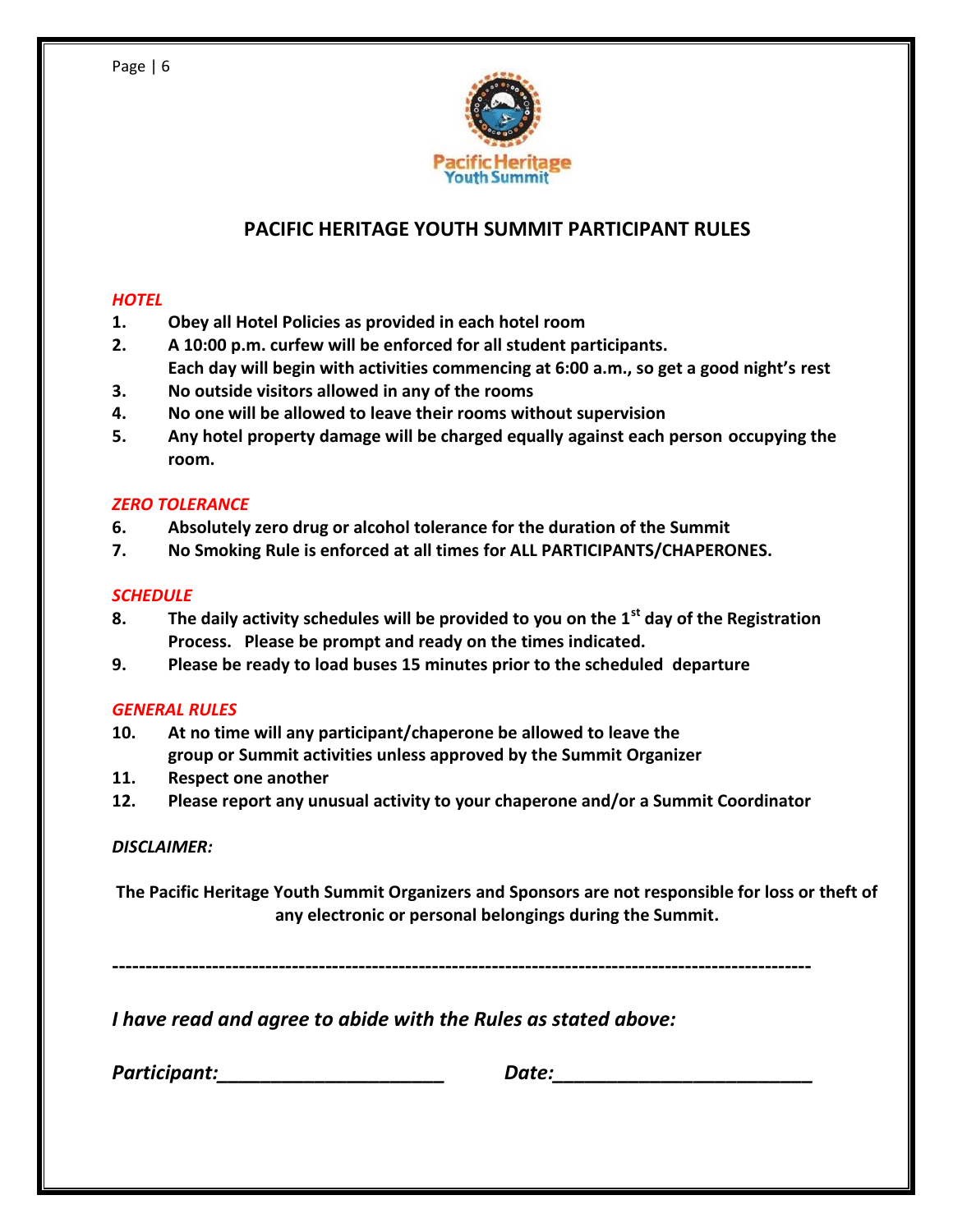# **PACIFIC HERITAGE YOUTH SUMMIT Informed Consent & Waiver Form**

| Parent/Guardian's Last Name,<br><b>First Name</b><br>Home Phone Number: ____________________Email: _____________________Cell Phone Number: ______________<br>Cell Phone<br><b>Other Phone</b><br>Name<br>Cell Phone<br><b>Other Phone</b><br>Name                                                                                                                                                                        | Participant's Last Name, | <b>First Name</b> | Date of Birth |  |
|--------------------------------------------------------------------------------------------------------------------------------------------------------------------------------------------------------------------------------------------------------------------------------------------------------------------------------------------------------------------------------------------------------------------------|--------------------------|-------------------|---------------|--|
|                                                                                                                                                                                                                                                                                                                                                                                                                          |                          |                   |               |  |
|                                                                                                                                                                                                                                                                                                                                                                                                                          |                          |                   |               |  |
|                                                                                                                                                                                                                                                                                                                                                                                                                          |                          |                   |               |  |
| <b>Emergency Contact Info: Please check whom to contact first</b><br>$\overline{ }$<br>$\left($<br><b>Medical History/Special Needs</b><br>Does your child have an IEP (Individual Education Plan) at his/her school? Y_N_If yes, please give<br>us related information (below) so that our instructors can best serve your child. In addition, please<br>list medical history (allergies, physical needs/issues, etc.): | Address City State Zip   |                   |               |  |
|                                                                                                                                                                                                                                                                                                                                                                                                                          |                          |                   |               |  |
|                                                                                                                                                                                                                                                                                                                                                                                                                          |                          |                   |               |  |
|                                                                                                                                                                                                                                                                                                                                                                                                                          |                          |                   |               |  |
|                                                                                                                                                                                                                                                                                                                                                                                                                          |                          |                   |               |  |
|                                                                                                                                                                                                                                                                                                                                                                                                                          |                          |                   |               |  |
|                                                                                                                                                                                                                                                                                                                                                                                                                          |                          |                   |               |  |
|                                                                                                                                                                                                                                                                                                                                                                                                                          |                          |                   |               |  |
|                                                                                                                                                                                                                                                                                                                                                                                                                          |                          |                   |               |  |
|                                                                                                                                                                                                                                                                                                                                                                                                                          |                          |                   |               |  |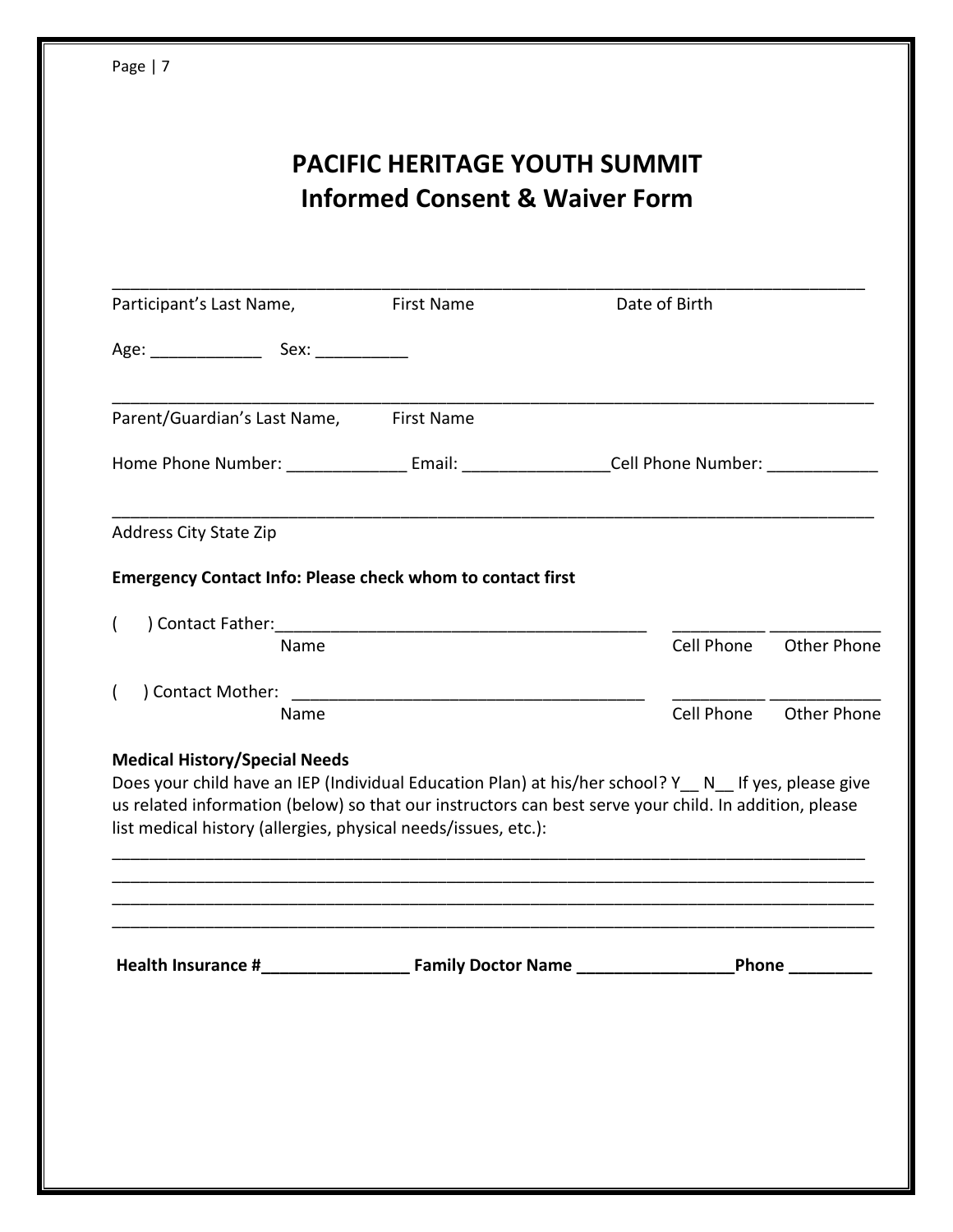#### **CONSENT FOR EMERGENCY MEDICAL TREATMENT**

In the event of a medical emergency, the undersigned Parent(s)/Guardian(s) of the above named participant(s), hereby grants authorization to the Pacific Heritage Youth Summit Committee and its representatives, to employ any legally licensed physician or health care facility on behalf of each of the undersigned, and to direct and/or order emergency medical treatment for the above named participant(s). Each of the undersigned further agrees that neither Pacific Heritage Youth Summit Committee nor any of its representatives shall be liable under any circumstances to anyone for exercising the foregoing authority in the event of an emergency, or perceived emergency.

#### **INFORMED CONSENT AND WAIVER/RELEASE**

I, the undersigned, as the parent or legal guardian of the child listed on this form in consideration of the request and permission of my son/daughter to participate in the Pacific Heritage Youth Summit Programs, including, but not limited to swimming and snorkeling, hereby assume full responsibility for all risks of injury or loss which may result from my son's/daughter's participation in this activity, and hereby agree to hold harmless, release, and forever discharge the Pacific Heritage Youth Summit Committee from and waive any and all claims and demands whatsoever which the undersigned and any of them or any third person of any accident, illness, injury, or death of any person and persons, or damage to or loss or destruction of any property arising or resulting from any related activity of my son's/daughter's participation in the aforementioned program, and occurring before, during, or after said participation or any time subsequent thereto, save and except that the above provisions shall not be applicable to injury to or death of persons, or damage to or loss of property arising out of the sole negligent acts or omissions of the Pacific Heritage Youth Summit Committee. The terms of this release shall serve as a release and assumption of risk for my son/daughter, heirs, executors and administrators and for all my family members.

I understand, agree, and acknowledge that there are risks inherent in the water and land activities conducted by the Pacific Heritage Youth Summit Programs including, but not limited to, paralyzing injuries, brain injuries, and death. These activities may be of a hazardous nature and/or may include activities such as swimming, a variety of strenuous exercise, and vigorous physical activities. With the full understanding of the facts, I state that, to the best of my knowledge, my son/daughter listed on this application has no medical, physical, mental or emotional health condition which would hinder or prevent his/her active participation in the Pacific Heritage Youth Summit Programs.

#### **PHOTOS**

I also understand that Photos are occasionally taken during the Pacific Heritage Youth Summit Program activities and that any photo taken of my child may be used for the Pacific Heritage Youth Summit Program reporting and publicity purposes.

I have read and understand, and I agree with the informed consent and release and the emergency medical authorization outlined above as it relates to my son/daughter.

| <b>Parent or Guardian</b> |       |
|---------------------------|-------|
| Signature:                | Date: |
| Witness (PHYS):           | Date: |